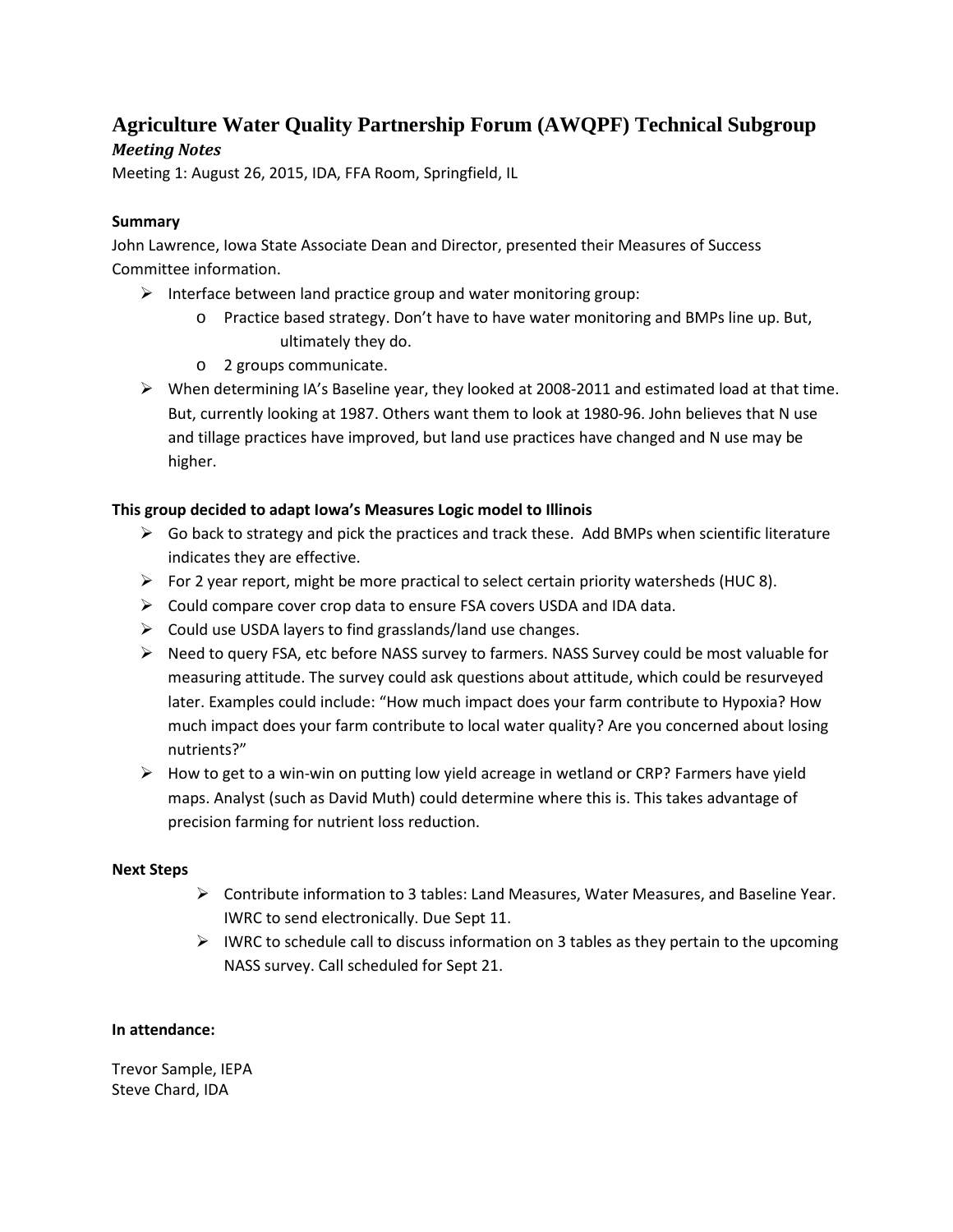Kevin Rogers, IDA Mark Schleusener, USDA-NASS Lisa Beja, IDNR Mike Chandler, IDNR Jennifer Tirey, IPPA Eric Gerth, NRCS Natalie Prince, FSA Kim Martin, FSA Warren Goetsch, IDA John Lawrence, Iowa Eliana Brown, IWRC Brian Miller, IWRC Katie Hollenbeck, IWRC

Brian Miller: We also have John Lawrence here from Iowa and he worked on the Iowa Nutrient Reduction Strategy. He will talk about some of the problems they encountered, and give us some background.

#### Subgroup Charge

Brian Miller: Let's start with the 3 things the subcommittee is charged with. At the end, there is an adaptive management section. You have to measure activities you put and place and see if there is a difference. What other additional steps might we need to take? There has to be a starting point. What do we want to use as your starting point?

a. Determine the best way to share BMP implementation data across agencies (so we can track our progress in accomplishing the Illinois Nutrient Loss Reduction Strategy)

b. Determine what BMP implementation parameters will be tracked (e.g. cover crops, wetland, buffer strips, etc. ) and how it will be aggregated (e.g. per watershed, statewide, lump practices into categories like edge of field, etc.) This includes identifying future data parameters required from producer surveys or transect surveys to track progress in accomplishing the NLRS.

c. Assess existing BMP implementation data availability over time to advise the policy work group as they select a BMP implementation baseline year.

#### Iowa's Experience – John Lawrence [see PPT]

John Lawrence: I have been working on this project since the beginning. I'm the Associate Dean and Director from Iowa State. The Water Resource Coordination Council and I were asked to lead the measurement committee. I will share how we measure things. It was a voluntary science based program to reduce the nitrogen and phosphorus impact on water. This includes cities, industry and agricultures. It is a practice based approach to show meaningful and measurable progress. The policy section was developed by IDALS and IDNR with input from point and nonpoint source stakeholders. The practice part required to implement technically and economically feasible process changes for nutrient removal. Agriculture is greatest contributor to N and P by a long shot. Non-point source goals were to implement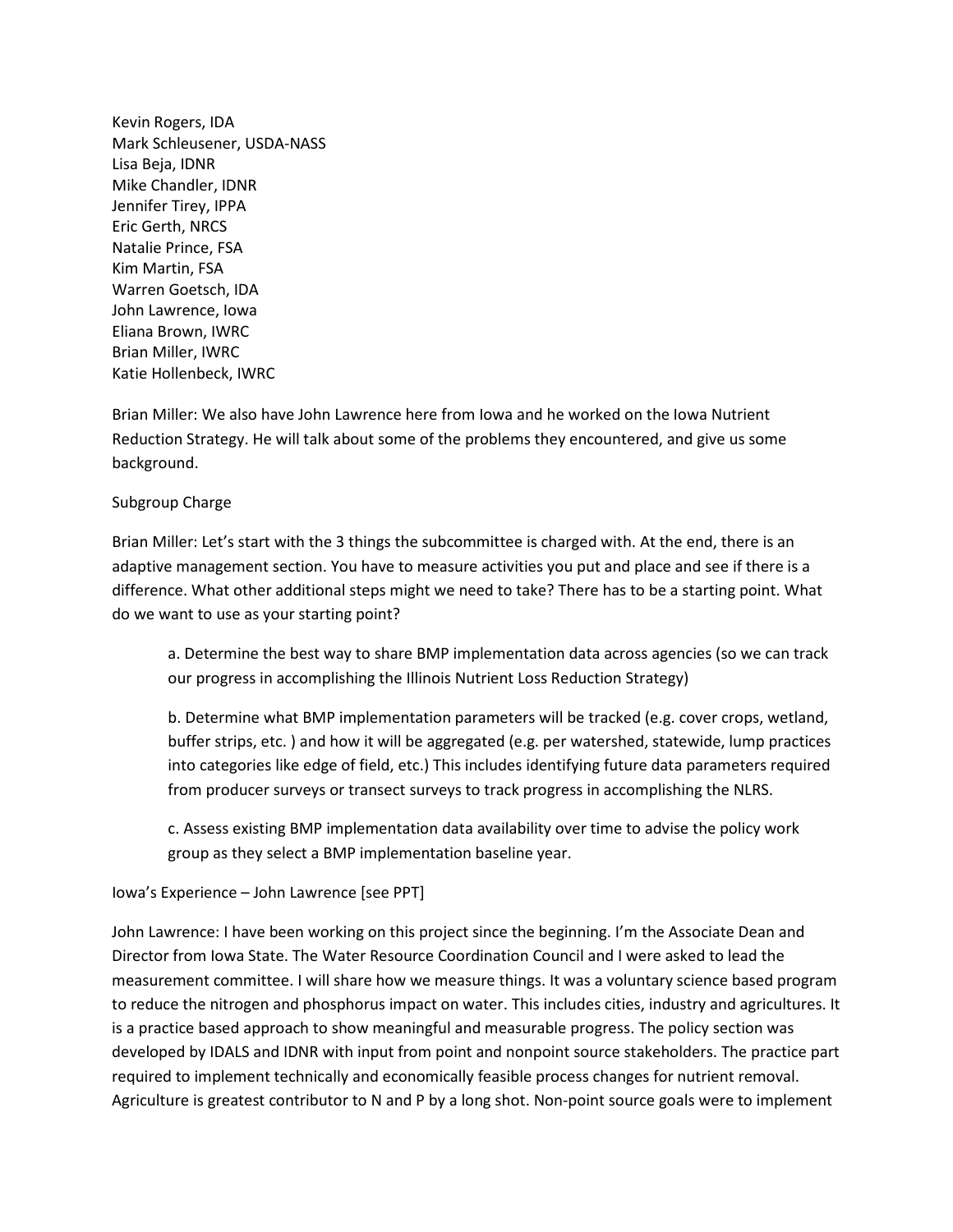science-based practices to achieve 45% reduction. It had to be based on science and research. SP 435 is the publication number of practices we could link. Nitrogen moves primarily with water and phosphorus moves primarily with eroded soil. There has to be measurements and it's not what feels good, there has to be proof. If there was peer reviewed research or data that could be reviewed, we could link that to water quality. A logic model – academia, etc. requires this in grant proposals. We know some logical steps to go through even though it may take a long time. We want to see a change in the water, but before we see a change in the water, we have to see a change in the land. In order to see a change in the land, we have to see a human change. Before we expect to see a change in human behavior, we have to see a change in inputs. So the order goes inputs-humans-land-water. If we can't see change in input and human behavior, why would we ever see change or progress in land or water? In an annual progress report to the governor, we include the 4 components with a 2015 public investment and NGO investment. We can track Ag organizations year to year and see if they are giving \$\$ to NGO to improve water quality or bridges, etc. Education and awareness is measured every year. What about humans? Iowa has learning farms fields and Nutrient Reduction Strategy farmer surveys (knowledge in behavior) that measures farmer knowledge, attitude, and behavior of strategy. We also measure what is causing attitudes to change. We received a 44% and 40% response rate on survey. Point source procedures are the hare in this race (15 year schedule) and the tortoise is agriculture which shows a 4% vs. 40% reduction. There is weekly monitoring for non-point sources with land use and FSA data is used to measure land use. Farmers are committed to report so that they can have availability to crop insurance. Not every office counts cover crops the same way. Cover crops, buffer strips, etc. are available reportable data. How do you account for the private investment? Non-point source public data – what are you measuring and is everyone measuring the same thing? And are you duplicating counts? Iowa has a proposed funding-reporting plan. There is a water quality monitoring summary, with nitrogen completed and we are working on phosphorus. The load calculations are calculated based on practices and the change in practices produced an estimated change in loads. We can measure everything we can now and improve as we go.

#### So with that, questions?

Brian Miller: We have 40 minutes for discussion.

Mark Schleusener: Can you provide the list of practices and % reduction change?

John Lawrence: Yes, you can have it. It is a 4 page document. For example, anhydrase has a 6% reduction with 4% standard deviation. So that's what the table has. The % shows the percent reduction you will get on a PER ACRE BASIS. There is no one practice that will reach every goal.

Mark Schleusener: Annual progress report? Can we share this in the minutes?

Brian Miller: Can you talk about survey data a little? A slide showed human factors. So most of that human information was collected via 2-3 kinds of surveys?

John Lawrence: Implementation of that is "what is it that we can survey?" Not surveying the partners, but what action you can take. We can talk about the number or the acreage they cover. Something we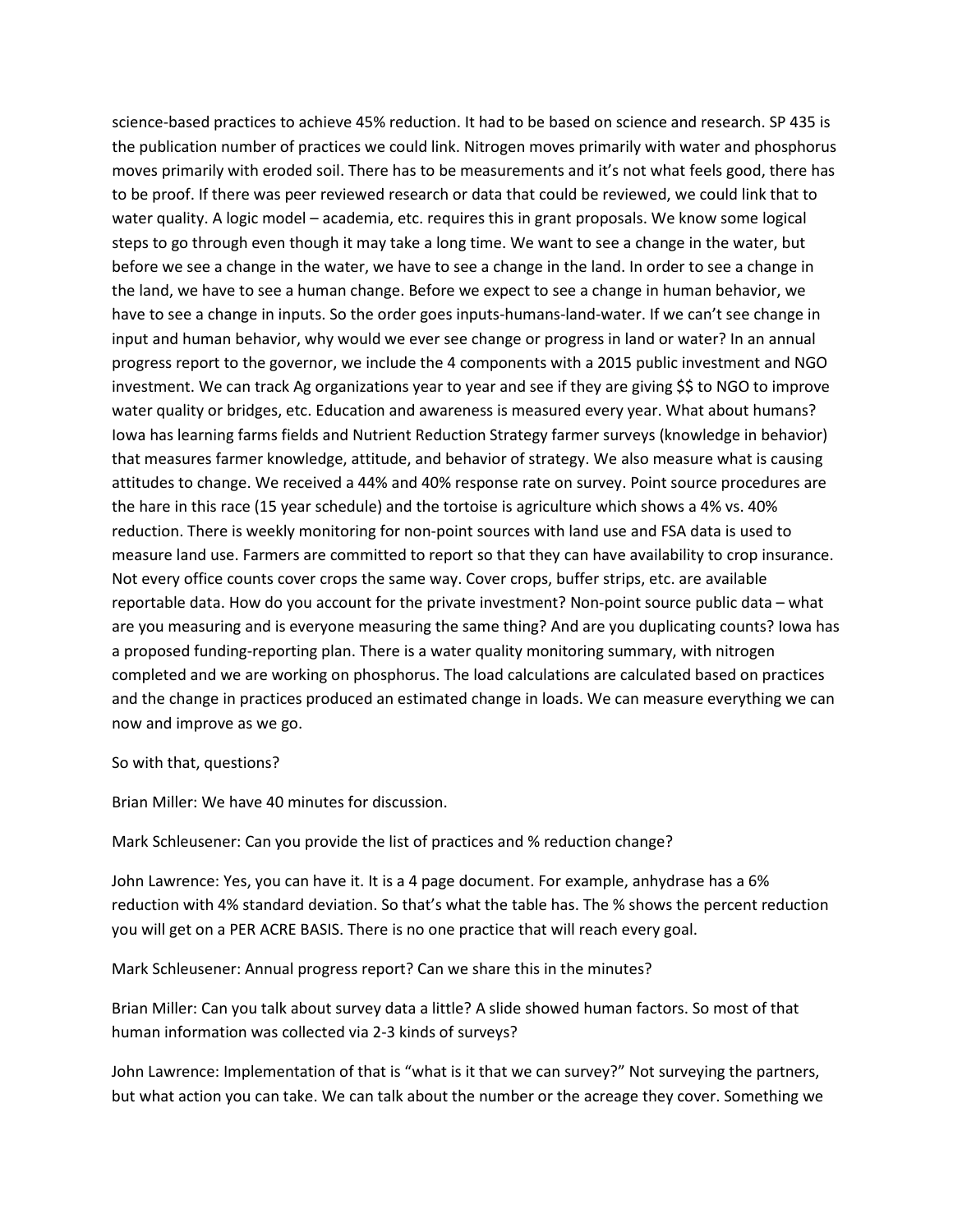can enumerate and show people are on board. We want to show a dashboard with needles or a bar to show visible tangible achievements.

Mark Schleusener: So there are lots of organizations working together. Who is the project manager?

John Lawrence: We are all pulling in same direction, but there is no project manager.

Mark Schleusener: The decision process is complicated then?

John Lawrence: Yes. The champion in agriculture is Bill Noarty, the Secretary of Agriculture. Iowa Soybean is jockeying for position – Roger Wolf. 10-12 people are on the water quality team.

Brian Miller: Under land, how did you arrive at those kinds of answers?

John Lawrence: Those are the lists of practices that count. How are we measuring this? FSA data. Look at wetlands, bioreactors, buffers, saturated buffers, etc.

Warren Goetsch: Do you feel confident that what's being cost shared between organizations? You have to understand what people are doing voluntarily without governmentak organizations? Do you feel your survey is giving you answers?

John Lawrence: What percent of your work is done via government assistance? About 50%. There is a lot of private spending. Select tax credits for private spending.

Steve Chard: What support from EPA?

John Lawrence: Full partner. IDNR is affiliation with the Federal EPA. IDNR did point sources, IDALS did nonpoint sources, Iowa State University brought nonpoint source science.

Brian Miller: Go back to the logic model, to land and water. For the monitoring committee, the Nutrient Monitoring Council is ours. How do you handle interface between measuring land and water?

John Lawrence: Practice based strategy and we don't have to have them match up. Year by year, we are not claiming they will match up. It will be difficult to measure downstream concentration.

Brian Miller: So there could be a group working on land vs. working on water.

John Lawrence: There are gage stations to answer if we are getting the practices changed for long term reduction in nutrients.

Kevin Rogers: I'm sure the monitors are expensive.

John Lawrence: Until the kinks are worked out, all was at the discretion of the Flood Center of Iowa (priority watersheds).

Kevin Rogers: Why isn't point sources part of the feasibility study?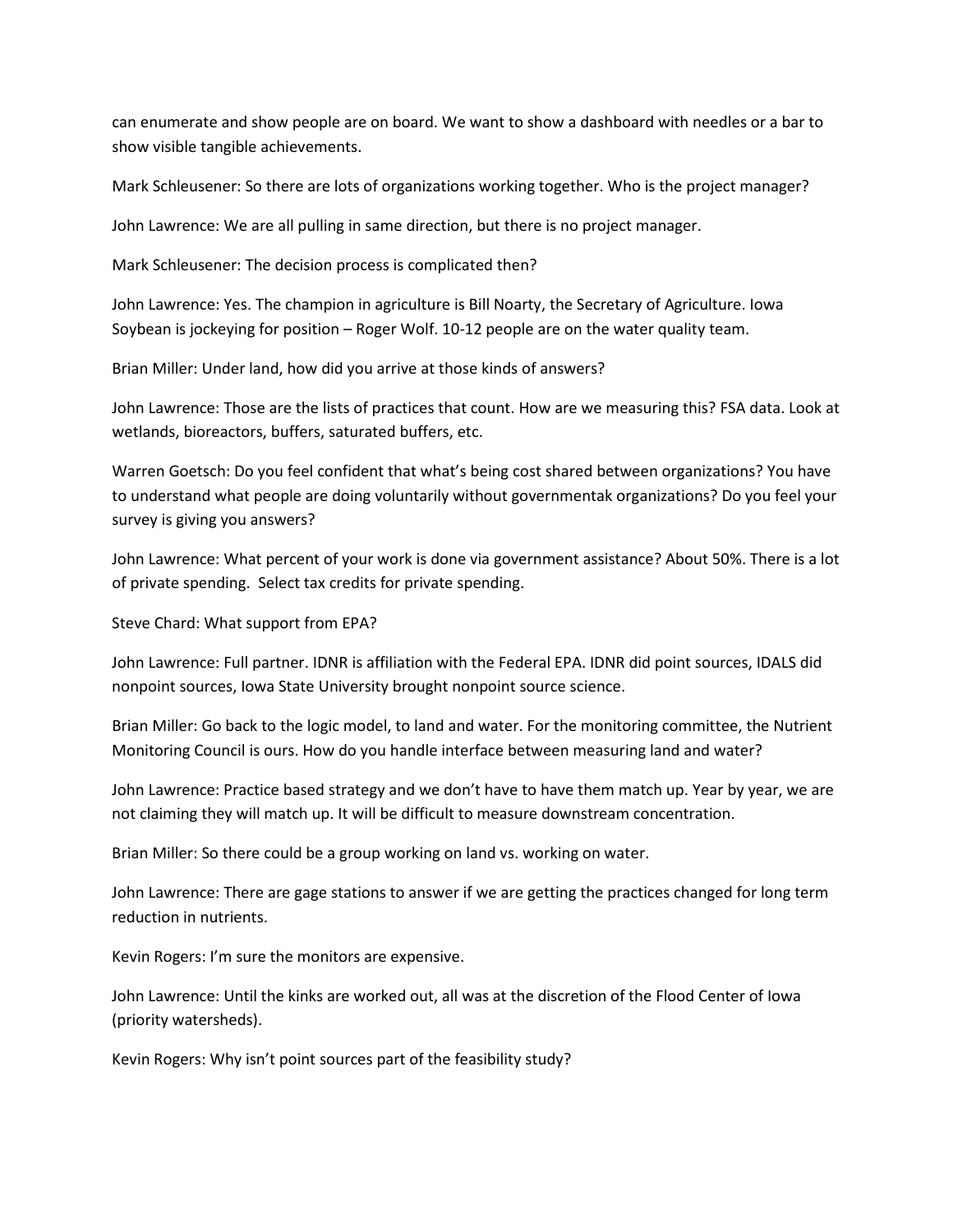John Lawrence: We are measuring weekly samples and measuring inflow and outflow. It's a new concept, what is going in and what is coming out. If a plant is doing a good job, they can't get much better, but a bad plant can increase significantly. Also there is biological vs. chemical removal. What can you get us with a modest investment via biologically?

Trevor Sample: Nitrate vs. phosphate problems?

John Lawrence: Nitrate and maybe nitrite.

Kevin Rogers: Are yours real time?

Trevor Sample: Yes, in a small area. USGS comes out with them.

John Lawrence: Flood Center at University of Iowa has a network that measures phases and are now adding nutrient components in select locations.

Warren Goetsch: Did you look at conditions in 2010?

John Lawrence: We looked at 2008-2011 for best estimate of practice data and estimated load. We are trying to go back to 1987, but 1980-1986 is when the hypoxic zone began. 1987 is when we chose. We had fertilizer tax, sales by county, midpoint on CRP acres, water stream data, so we had a full set of data to calculate a load like 2008-2011. Pool going on if number was bigger or smaller! Nitrogen, tillage practices improves. Land use changes of land receiving nutrients are higher.

Brian Miller: Take a quick break and then start exploring data metrics and what are we using to measure them.

#### BREAK

Brian Miller: We do have some practices identified in the strategy, but those may change over time. For the practices that we have, we want to have some way to measure these. If we list things, we have to talk about how we are going to capture these.

John Lawrence: Fertilizer sales are reported to the county (in Iowa).

Brian Miller: The first 5 have to do with fertilizer application rates.

Mark Schleusener: We have total tonnage application rates on corn and soybeans in 2014 for NASS.

Warren Goetsch: For each level of data organization, can we narrow it down to county, or HUC. Is it a new or old activity? What are data limitations for the best base date to be using? Once we figure out what we have, then the gaps we identify, what potential to plug gaps with NASS survey works.

Mark Schleusener: It's complicated. We have a 20 year data series, not every year by state, not by county from the mid-1990s. There are numerous measurements in 2010. Average application per acre, TKN, and we collect date of fertilizer application. There is state level N, P, and K. And there is a long macroinvertebrate level data series.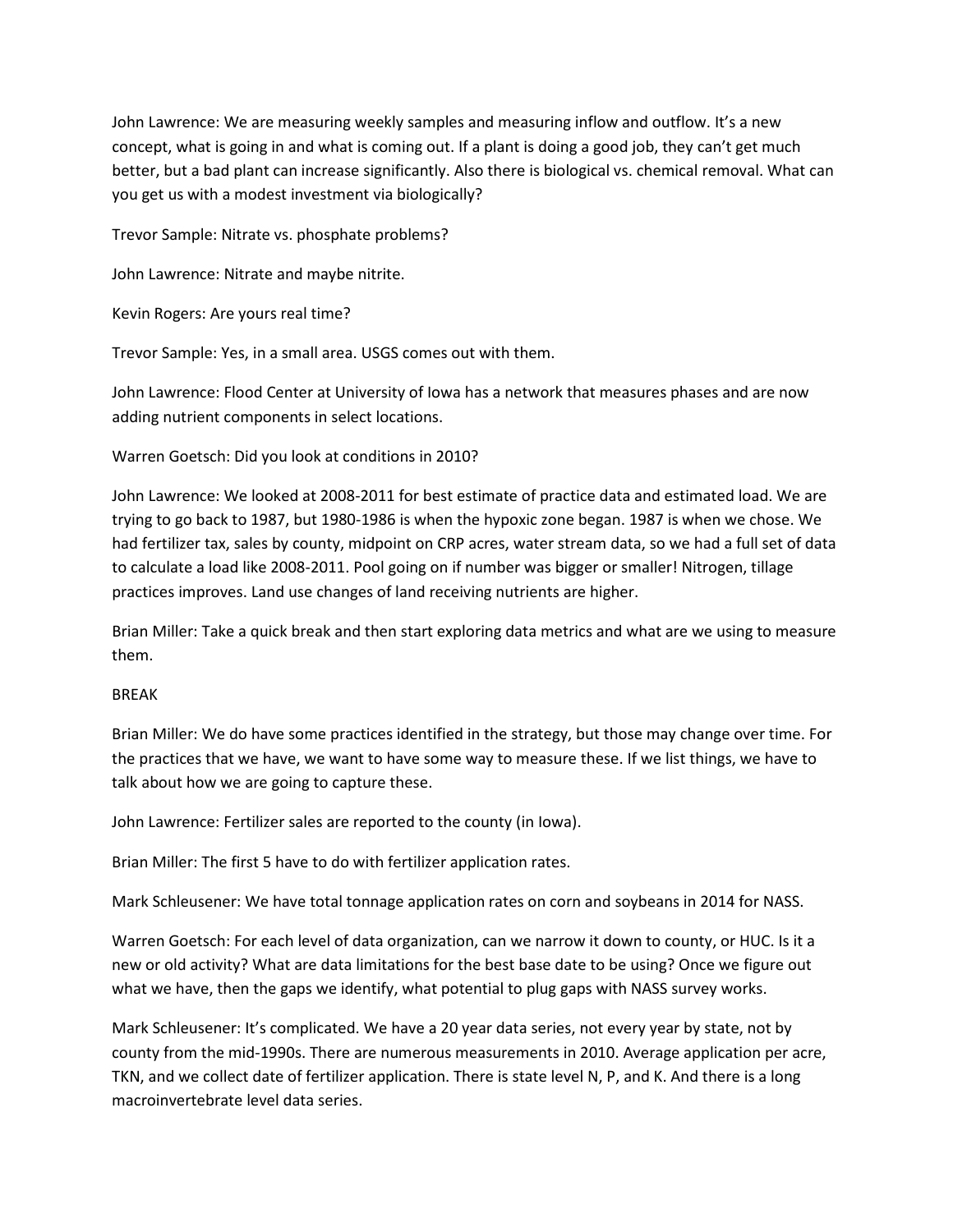Jennifer Tirey: NRAC dollars.

Mark Schleusener: A nickel per pound.

Warren Goetsch: In Iowa, a dealer may be reporting on county line, but application may be in another county.

John Lawrence: And they report when they bought it and might prepay to avoid taxes in December. So it is reported in one year when it is to be used for the next.

Mark Schleusener: Level of data series.

Warren Goetsch: Nitrification inhibitor is only something to do by survey through Ag retailers.

Eric Gerth: Pay per acre, for different levels of nutrient management. Someone who was not following standards, there may be payment per acre for nutrient management, depending on management type. Scenarios change over the years. By policy, annual payment up to 3 years, certify what they are supposed to do and pay them. Practice lifespan for Ag practice is 1 year with no obligation to continue.

John Lawrence: Do you require 590 nutrient management plans?

Eric Gerth: Yes, can still do 590 if they still have a general plan.

Warren Goetsch: Does Iowa serve an agro business. Practice information directly?

John Lawrence: We have not; we will have statistical design that will survey 80 acres. We want to know on that farm, what has happened. Rates, but have not included this as part of measurement.

Warren Goetsch: Edge of field, CRP, etc. Fertilizer usage of those will not be helpful with.

Mark Schleusener: 2012 NASS census has cover crops to the county level, 2019 next year.

Steve Chard: What about number of crops.

Natalie Prince: We can query out cover-only intended uses, maybe not on HUC level, just county level.

Eric Gerth: Pull some data by idea, we are evaluating quality and figuring out how to look at data without extracting it manually.

Brian Miller: At what point can you aggregate without confidentiality level.

Eric Gerth: Has to be reap-certified for public use. County level, maybe, but probably state level. As long as data is reap-certified, issues arrive by individual farmer or watershed since you are starting to pinpoint.

Natalie Prince: We have a FOIA officer to ask, county would be fine. And will have to ask about HUC level.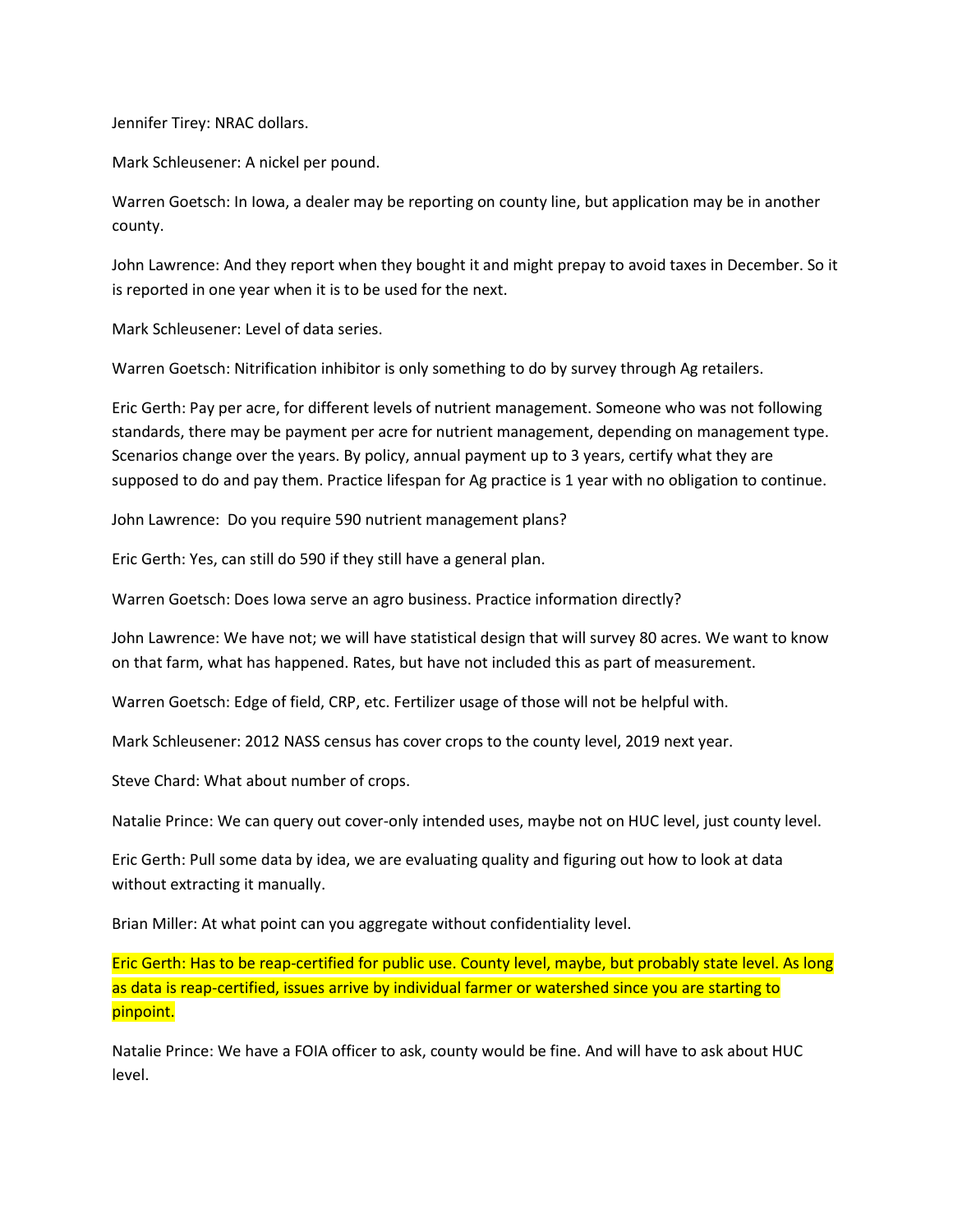Warren Goetsch: Maybe only pick a couple priority watersheds for data mining. It is impractical to take everyone's data at a HUC level to start, maybe just pick a few HUC levels to start.

Trevor Sample: All priority watersheds are HUC 8.

Brian Miller: Would FSA capture all NRCS and Dept of Ag?

Natalie Prince: It should.

Mark Schleusener: How many of people will report radishes, oats, etc.?

Natalie Prince: They are supposed to report it to us.

John Lawrence: Get the numbers of cost shared and compare from last year.

Brian Miller: Ok, edge of field, bioreactors, wetlands, and buffers.

Trevor Sample: 12 bioreactors by U of I.

Brian Miller: Ok, wetlands and buffers.

Steve Chard: For the annual cost share on buffers, contract to maintain for 10 years.

Eric Gerth: Most folks will go through CRP for annual payment because we just provide financial assistance.

Kim Martin: Buffers all kinds, by acre.

Warren Goetsch: So data would show that there is a change in crop land size.

Kim Martin: When he certifies his crops, he should report it. If he is signed up for CRP practice, it would be certified as a buffer.

Jennifer Tirey: So you can make a rule that anything is not a crop land, it is classified as a perennial and you follow that rule year and year after year.

Trevor Sample: USDA puts out cropland data layers that you can use to classify cropland, grass, etc. You can go through GIS to find differences in land use change. It would be an estimation since unsure of resolution or accuracy of distance. USDA cropland data layer and DNR would capture if it was under easements. Also, should land use changes be separated out?

Lisa Beja: I think it should be separated.

Eric Gerth: Wetlands would be NRCS and FSA would have riparian buffers. NRCS would have wetlands via Emiquon.

Trevor Sample: Saturated buffers did not make it onto the list.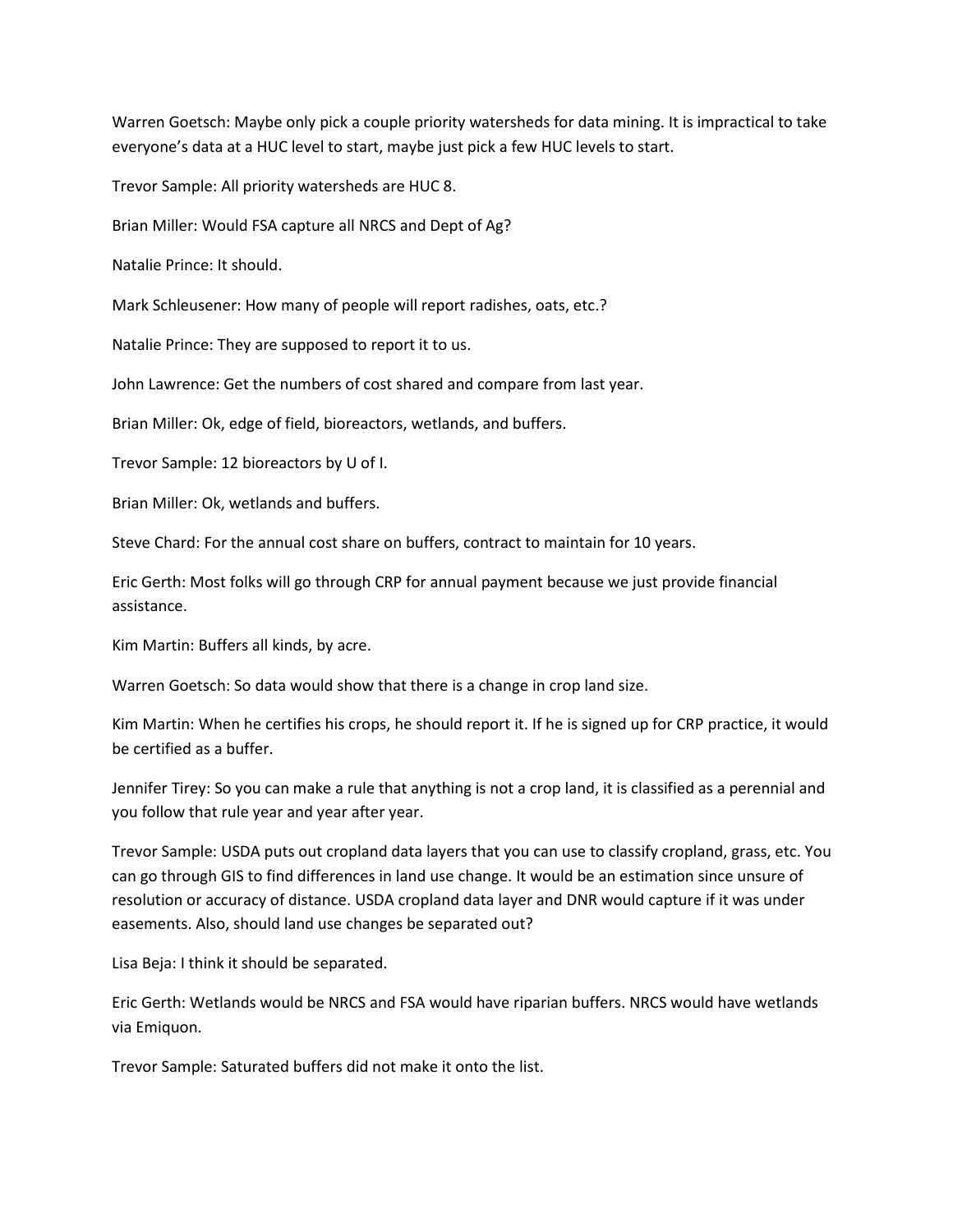Brian Miller: Land improvement contract association for bioreactors. Water table management. Land use change. Conservation tillage practices.

Mark Schleusener: Detail in field management practices. It needs to match the NRLS document. Table 6.1 and 6.2.

Brian Miller: Perennial energy crops?

Mark Schleusener: "Perennial" is the key, alfalfa, hay, miscanthus, doesn't have to be "energy" crop.

Brian Miller: Perennial crop that are eroding higher than T. Is there a way to tie practices to if they are highly erodible acres?

Eric Gerth: Just because they are a super slope, doesn't mean they are eroding. It is very difficult to tie.

Mark Schleusener: I don't know how to measure that.

Brian Miller: Calculating loads? You have to calculate what you think your reduction is.

Warren Goetsch: We have to come up with baseline. We could assign numbers/percentages or an algorithm.

Trevor Sample: Indiana report is crude, but they did a MOU with NRCS. It determines sediment loss, but very crude.

Eric Gerth: Department of Agriculture is gathering data and crunching numbers. It was an impressive effort but also a completely different situation.

Trevor Sample: It is capturing soil erosion practices, but isn't capturing tile runoff.

Brian Miller: We will have to go through and calculate a load for Illinois.

Warren Goetsch: How are we going to demonstrate progress? There is no rule or regulation to estimate a load. Where do you want to land? Measure human perception or land changes? Or what water quality actually is? it's up to us to choose.

NASS Survey – Mark Schleusener

Brian Miller: Mark, talk about NASS survey.

Mark Schleusener: Scribbled out concepts. Informative stages. Acres, knowledge, landlords. We need to query FSA, etc. before we survey farmers. Could ask about attitudes: Do you think your farm contributes to Gulf of Mexico? Unless they believe that, they won't change. Measure knowledge and attitude and how it changes. Measure what are farmers thinking as well as acreage questions.

Brian Miller: It was more important to concentrate of nutrient loss benefits than Gulf of Mexico questions when working on NRLS.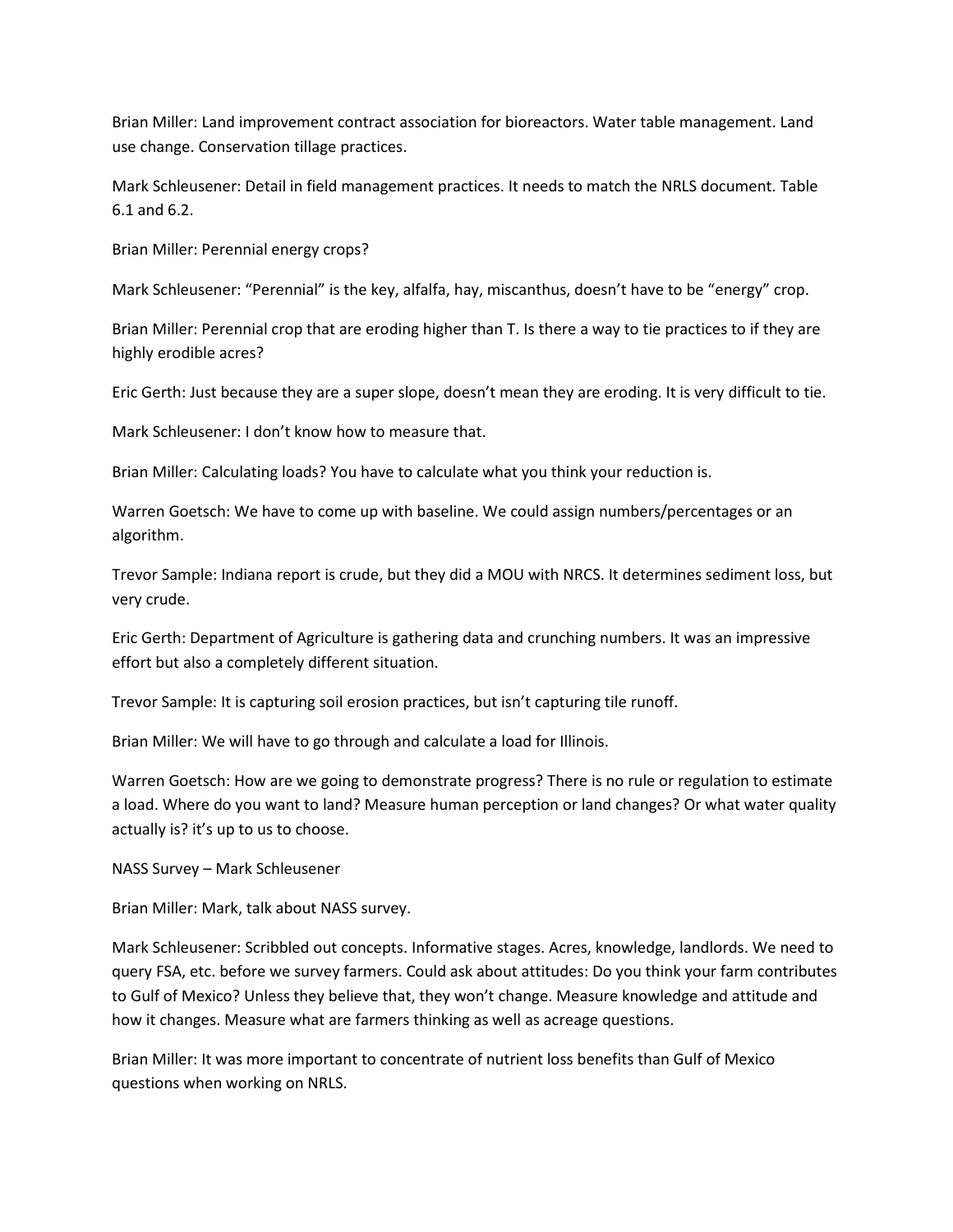Mark Schleusener: It's your money (farmers) and it's going down the river. They want the nutrients in their crops since it is coming out of their pockets.

Warren Goetsch: A companion question – does your farm have an impact on local water quality?

Mark Schleusener: No impacts, average impacts, lots of impact. Scale of 1-5. For instance, farmers should do more to reduce nutrient reduction. Results would be x% of farmers feel strongly about this, etc. Lots of producers feel strongly about preserving and farming the land. Tailor it to what are goals are – prune it back. From my viewpoint, someone comes to me and says I want to do a survey and find this out. I don't think we know what we want to find out. This fall the content of the survey has been finalized.

Warren Goetsch: Benefit to include questions in a survey that adjusts for other questions in the survey is that legal to do.

Mark Schleusener: Calibrate something that is known with great confidence. Skeptics will find holes in that process. Tillage and fertilizer applications. Better to have one watch than 2 watches that disagree. NASS survey can be very valuable.

Brian Miller: David Muth – idea of using precision farming data. 1. Producing well. 2. Medium spots, sandy or dry – losing nutrients, back off on nutrients. 3. Spots that are losers, might as well call Pheasants Forever and put in a wetland.

Mark Schleusener: 11 different technology practices in that same house.

Mike Chandler: Put low risk crops in high risk areas.

Brian Miller: What percent of data to make profitability?

Mike Chandler: We are that close with the technology to convince them.

Mark Schleusener: An analyst to determine what to put there be it CRP or whatever. 2 general questions: 1. What are you doing and how many acres are you doing it on? and 2. How do you feel and think?

Brian Miller: Follow up meeting. Is two months too late?

Mark Schleusener: I would like to mail it out 3 months from now. It's a set of questions, not a questionnaire. A good time to mail this would be by Feb 1. Get table out by this week or next week. I just don't know how we finalize anything.

Warren Goetsch: I need to decide who is paying for this. That will decide who is telling you yes or no. I need to talk and find out how we are going to do this.

Brian Miller: What you can't knock off in a survey, we will figure it out some other way.

Establishing a Baseline Year for Adaptive Management